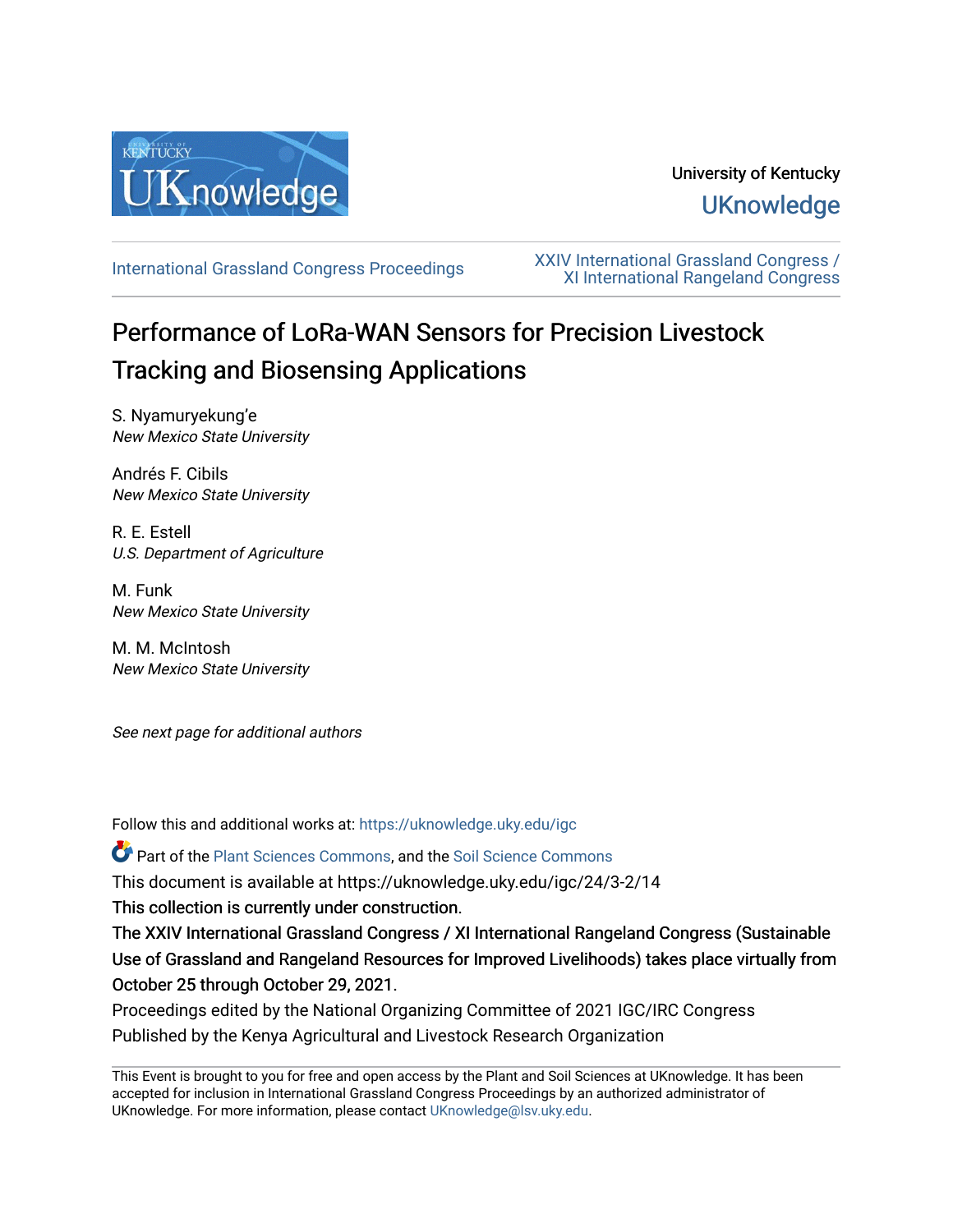#### Presenter Information

S. Nyamuryekung'e, Andrés F. Cibils, R. E. Estell, M. Funk, M. M. McIntosh, A. Cox, S. A. Utsumi, H. Cao, L. Boucheron, Q. Gong, H. Chen, S. Spiegal, G. Duff, V. Gouvea, and C. B. Brandani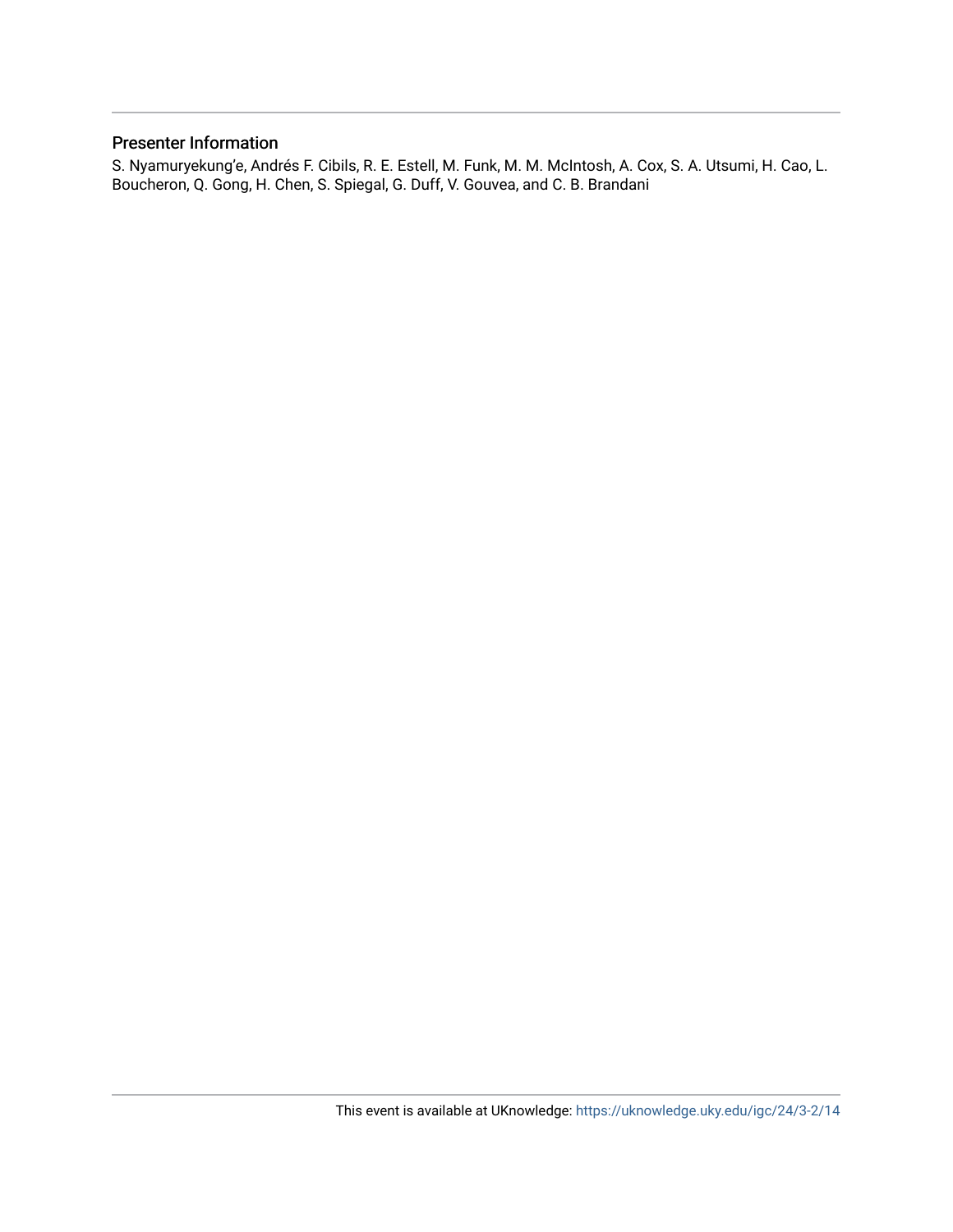### Performance of LoRa-WAN sensors for precision livestock tracking and biosensing applications.

Nyamuryekung'e, S.\*†; Cibils, A.F.†; Estell, R.E.‡; Funk, M.†; McIntosh, M.M.†; Cox, A.†; Utsumi, S.A.†; Cao, H. •; Boucheron, L. •; Gong, Q.•;Chen, H. •; Spiegal, S.‡: Duff, G.†; Gouvea, V.†; Brandani, C.B.† \* First author

†Department of Animal and Range Sciences, New Mexico State University, Las Cruces, NM, 88003, ‡United States Department of Agriculture-Agriculture Research Service, Jornada Experimental Range, Las Cruces, NM, 88003, USA,

•Department of Computer Science, New Mexico State University, Las Cruces, NM, 88003, USA

**Key words**: Precision Livestock Farming (PLF), Precision Livestock Ranching (PLR), Internet of Things (IoT), Long Range Wide Area Network (LoRa WAN)

#### **Abstract**

This study investigated the integration of Long Range Wide Area Network (LoRa WAN) communication technology and sensors for use as Internet of Things (IoT) platform for Precision Livestock-Farming (PLF) applications. The research was conducted at New Mexico State University's Clayton Livestock Research Centre. The functionality of LoRA WAN communication technology and performance of LoRa WAN motion and GPS sensors were tested using static sensors that were placed either, a) outdoors and at incremental distances from the LoRa WAN gateway antenna (Field, n=6), or b) housed indoors and close to the same LoRa WAN gateway antenna (Indoor, n=5). Accelerometer data, reported as motion intensity index, and GPS location were acquired, transmitted and logged at 1 and 15 minute intervals, respectively. We evaluated the tracker's GPS accuracy (GPSBias as the euclidean distance between the actual and projected tracker location) and variables associated with the tracker's data transmission capabilities. The results indicate that field trackers had a greater accuracy for remote sensing of GPS locations compared to indoor trackers facing increasing communication interference to acquire satellite signals (GPSBias; 5.20 vs. 17.76 m; P<0.01). Overall, the trackers and deployments appeared to have a comparable GPS accuracy to other tracking devices and systems available in the market. The total data packets that were successfully transmitted were similar between the indoor and field trackers, but the number of data packets that were processed varied between the two deployments  $(P=0.02)$ . Due to the static deployment of indoor and field trackers, activity data was almost nonexistent for most devices. However, same trackers embedded on collars that were mounted on mature cattle showed clear diurnal patterns consistent with time budgets exerted by grazing cattle. The pilot testing of GPS and accelerometer sensors using LoRa WAN technology revealed reasonable sensor sensitivity and reliability for integration in PLF platforms.

#### **Introduction**

The continued advancement of Internet of Things (IoT) ecosystems (Madakam et al. 2015) has facilitated the development of various animal biosensors (Halachmi et al. 2019), new data transmission capabilities (Navarro et al. 2020; Sanchez-Iborra et al. 2018), and improved online data processing and storage through advanced analytics (Laca 2009). As a result, the IoT is emerging as one of the preferred ecosystems for use in Precision Livestock Farming (PLF) and Ranching (PLR) applications (Bailey et al. 2021). The hypothetical paradigm shift for PLR is the transition of traditional livestock production to aspirational management systems capable of optimizing production efficiency with increasing standards for animal welfare and sustainability (Tedeschi et al. 2021; Greenwood et al. 2016). Among the potential benefits of PLF is the individualized monitoring of animals in large herd settings, less need for physical labour, improvements of ranching lifestyle, flexibility to schedule ranch and livestock management tasks, and minimization of undesirable environmental and financial impacts facilitated by more timely, adaptive, and accurate decision-making. In this study, we conducted a pilot test to investigate the performance of LoRa WAN technology for use as a real-time animal monitoring system. The research tested the behaviour and functionality of tracking devices while using two deployments (Field and Indoor). We tested the accuracy of GPS trackers under the hypothesis that lower satellite signal interferences associated with field trackers will result in a better acquisition and accuracy of GPS data than trackers deployed indoors. We also expected the tested trackers to have a comparable accuracy to GPS devices and applications currently available on the market or described in the literature. Finally, we evaluated the LoRa WAN data transmission capabilities of the tested platform hypothesizing a similar and satisfactory data acquisition and transmission rate for the two tested deployments.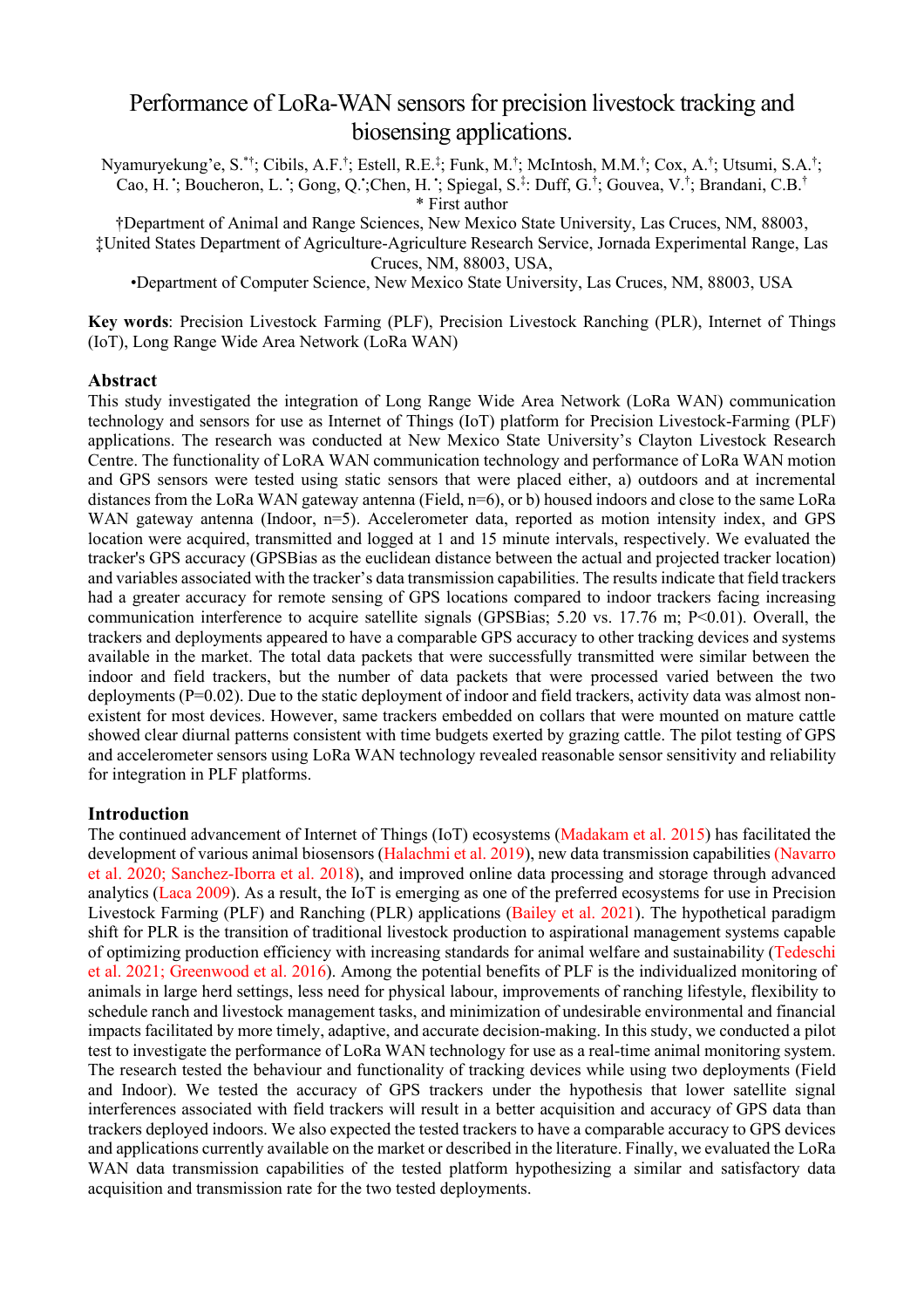#### **Methods and Study Site**

The study was conducted at New Mexico State University's Clayton Livestock Research Centre (CLRC), located 7miles east of Clayton, New Mexico, USA, after approval by the Institutional Animal Care and Use Committee. The research site consisted of 1.39km<sup>2</sup> (320acres) of open flat terrain. The LoRa WAN communication technology was chosen as the system to transmit data between LoRa WAN-trackers (widgets) and the LoRa WAN-gateway station (Navarro et al. 2020; Sanchez-Iborra et al. 2018). The theoretical coverage of the network was approximately 5-8 km, based on the modelling of a deployment for flat and open topography and the use of a high gain LoRa WAN antenna placed at the top of a 27.4 m feed mill elevator (Navarro et al. 2020).

A pool of 40 LoRa-WAN-enabled Abeeway® (https://www.abeeway.com/) Industrial Trackers US915 were configured to communicate with a Kerlink (https://www.kerlink.com) Wirnet gateway station. The trackers were set to an "Activity Tracking" configuration, making the reporting of activity the "main operation" and the periodic reporting of position the "side operation". Data collection interval was 1 minute for the detection of motion intensity using the three-axis accelerometer sensor and 15 minutes for the positions acquired using the GPS-only technology option.

From October 24 to November 17, 2020, a subset of 6 trackers (Field) were randomly selected from the pool of 40 trackers and were positioned in the field at different distances from the LoRa WAN gateway and high gain antenna. Field trackers were secured on a fence post at  $\sim$ 1 m above ground. Five of the remaining trackers were housed indoors and kept inside the feed mill office located few meters away from the feed mill elevator and LoRa WAN gateway and antenna.

Data collection from Field (6) and Indoor (5) trackers lasted 7 days. Prior to analyses, date and time stamps were converted from the default Greenwich time zone  $(+00:00)$  to the Mountain time zone  $(-06:00)$ . The position data, including geographic coordinates for latitude and longitude (in decimal degree units), were converted and projected into the UTM coordinate system (Zone 13 N) using ArcGIS software (ESRI 2018, ArcMap Desktop v. 10.6). The shapefiles containing recorded positions from trackers (Field and Indoor) were overlaid onto an ortho-imagery that was used as ground truth reference to manually enter the actual location of trackers. In most cases the truth location of trackers was concurrent with the centroid point from the tracker's GPS data.

For each tracker GPS point, a measurement of position bias (GPSBias) was calculated as the euclidean distance between the tracker actual location and the projected GPS point according to the Pythagorean Theorem: GPSBias =  $(\sqrt{(x - x_k)^2 + (y - y_k)^2})$ 

where x and y are the easting and northing projected data points of the tracker, and  $x_k$  and  $y_k$  are the actual easting and northing location points of that tracker. The total daily Activity, Energy, HeartBeat, and GPS data payloads transmitted and received (#Activity, #Energy, #Heartbeat, and #GPSData, respectively) were calculated by counting the number of messages retrieved per unit tracker. The daily data packets sent were calculated as the sum of individual messages received per tracker (#TotalData). The "sequenceNumber" was the unique cumulative ID stamp given to each data packet computed by a tracker, either successfully transmitted and received or not. The number of daily data packets processed (#ProcessedData) by a tracker was the difference between the maximum "sequenceNumber" value for that day and the maximum "sequenceNumber" value for the previous day.



Figure 1: Box plot of the GPS bias for static trackers, either positioned outdoors (right panel) in the field (n=6), or indoors (left panel) inside a building (n=5) with an obstructed line of sight to satellite signals and/or the gateway antenna. The panels represent visualization of GPS bias measures up to 50 m.

The projected GPS positions (Field and Indoor) were inspected for erroneous GPS locations based on analyses of the GPSBias. Upon visual detection and assessment of erroneous GPS

positions, an outlier detection algorithm was then used to filter GPS data. All of daily projected coordinate values for an individual tracker were converted into a normalized z-score, highlighting extreme score values with low probability under assumptions for a normal distribution of data points  $(z > |4.5|)$ . This analysis was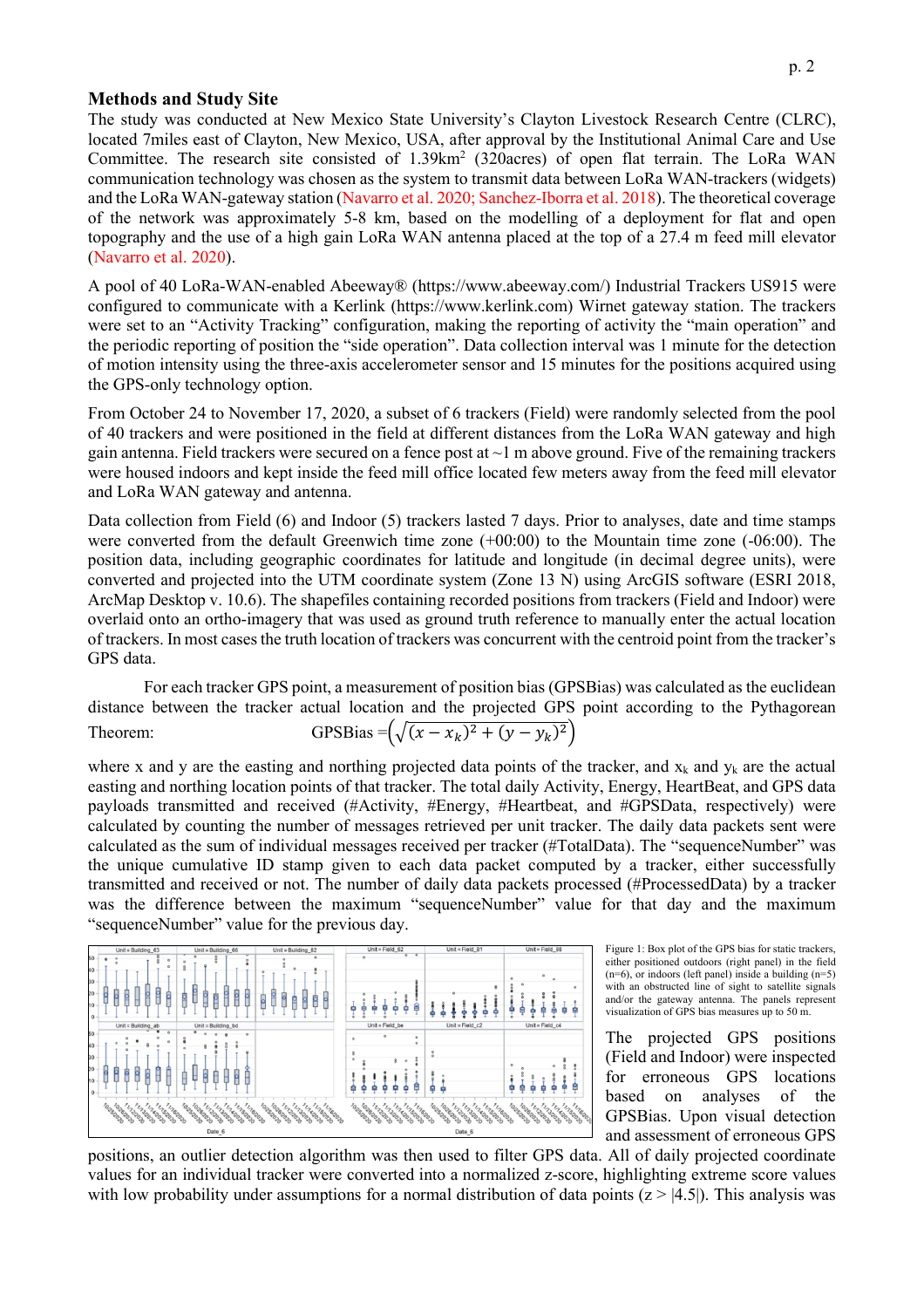done separately for easting and northing data points using the formulae:  $(z = (\frac{(t-\mu)}{\sigma})$ , where *i* is the easting or northing value for a particular GPS point, μ is the average easting or northing of GPS data points collected on a given day, and  $\sigma$  is the standard deviation (either for the easting or northing values) of the GPS points collected in that same day.



Figure 2; Projected GPS data of static trackers, either positioned outdoors (Field; n=6) or indoors (Building; n=5) with an obstructed line of sight to satellite signals and/or the gateway antenna. All GPS data<br>locations (circles), normally behaving locations (circles), normally<br>locations (enclosed by blue ci (enclosed by blue circles) and erroneous GPS locations (enclosed by open red symbols) computed by a GPS outlier detection algorithm. The left panel shows the spread of all GPS data from both deployments (Building and Field), while the right panel highlights the research site area.

The GPSBias, either for raw data or data previously filtered for erroneous GPS points, and the daily message payload (#Activity, #Energy, #Heartbeat, #GPSData, #TotalData, and #ProcessedData) were analyzed using SAS 9.3 (SAS Institute, Cary, NC). The MIXED procedure with a 'covtest' statement was used to model the fixed effects of deployment (indoor and field), day (n=7), and their interaction. Means were computed and compared by LSMEANS and pdiff tests, and differences were declared statistically detectable at P≤0.05. The effect of trackers (indoor n=5 and field n=6) was modelled as a random effect.

#### **Results**

The GPSBias was not affected  $(P=0.25)$  by the deployment by day interaction or the main effects of deployment (875.82 vs. 67.10 m for building vs. field respectively) and day when raw data was tested (Figure 1). However, when the GPS outliers were removed, the effect of the deployment type was significant (P<0.01), with indoor trackers having higher GPSBias than field trackers (17.76 vs. 5.20 m). A total of 52 out of the 6369 GPS locations were flagged as outliers (Figure 2).

The daily message payload between deployments (Indoor vs. Field) was not significant for #Activity ( $P=0.15$ ), #Energy (P=0.96), #Heartbeat (P=0.17), #GPSData (P=0.49) or #TotalData (P=0.15). However, the daily #ProcessedData differed between deployments ( $P=0.02$ ), with field trackers having more processed data than indoor trackers kept inside the building.

#### **Discussion**

Visual assessments and GPSBias measurements highlighted the presence of a low frequency of erroneous GPS data, especially in situations where the trackers had an obstructed line of sight to satellite signals. Similarly, the analysis of GPSBias for trackers placed outdoors, both with direct line of sight to satellites and incremental distances from the receiving antenna (Field), showed that 95% of the GPS data points fell inside a 15 m radius of the actual tracker locations. Conversely, the radius for 95% of GPS points increased to 40 m for nearby indoor trackers with an obstructed line of sight to satellites and the receiving antenna. Thislower GPS accuracy of obstructed trackers is consistent with previous reports by Agouridis et al. (2004) that documented a 2.5 increase of GPS error for trackers manipulated under a dense canopy cover obstructing acquisition of satellite signals.

The mean estimation of GPSBias for raw data failed to detect GPS positioning differences between indoor vs. field placed trackers due to a violation of statistical model assumptions associated with the presence of GPS outliers. These results further justify the critical need for internal algorithms to detect and filter for extreme GPS outliers. Furthermore, when erroneous GPS points were detected and filtered, trackers kept indoors and manipulated for impaired line of sight with satellites and receiving antenna showed higher GPSBias than outdoor trackers with a clear line of sight to satellites. The overall results supported the hypothesis that the tested sensors would acquire GPS data with reasonable accuracy and would be comparable to other commercially available trackers on the market (Buerkert and Schlecht 2008).

During the data analysis, the trackers internal variable of GPS accuracy, HA (Horizontal Accuracy) did not show a consistent correlation with GPSBias measurements. The unreliability of internal GPS variables for predicting accuracy of the data was also reported by Buerkert and Schlecht (2008), who concluded that metrics for dilution of precision (DOP) values of three different trackers analyzed had a limited value for use as indicators of GPS data acquisition quality.